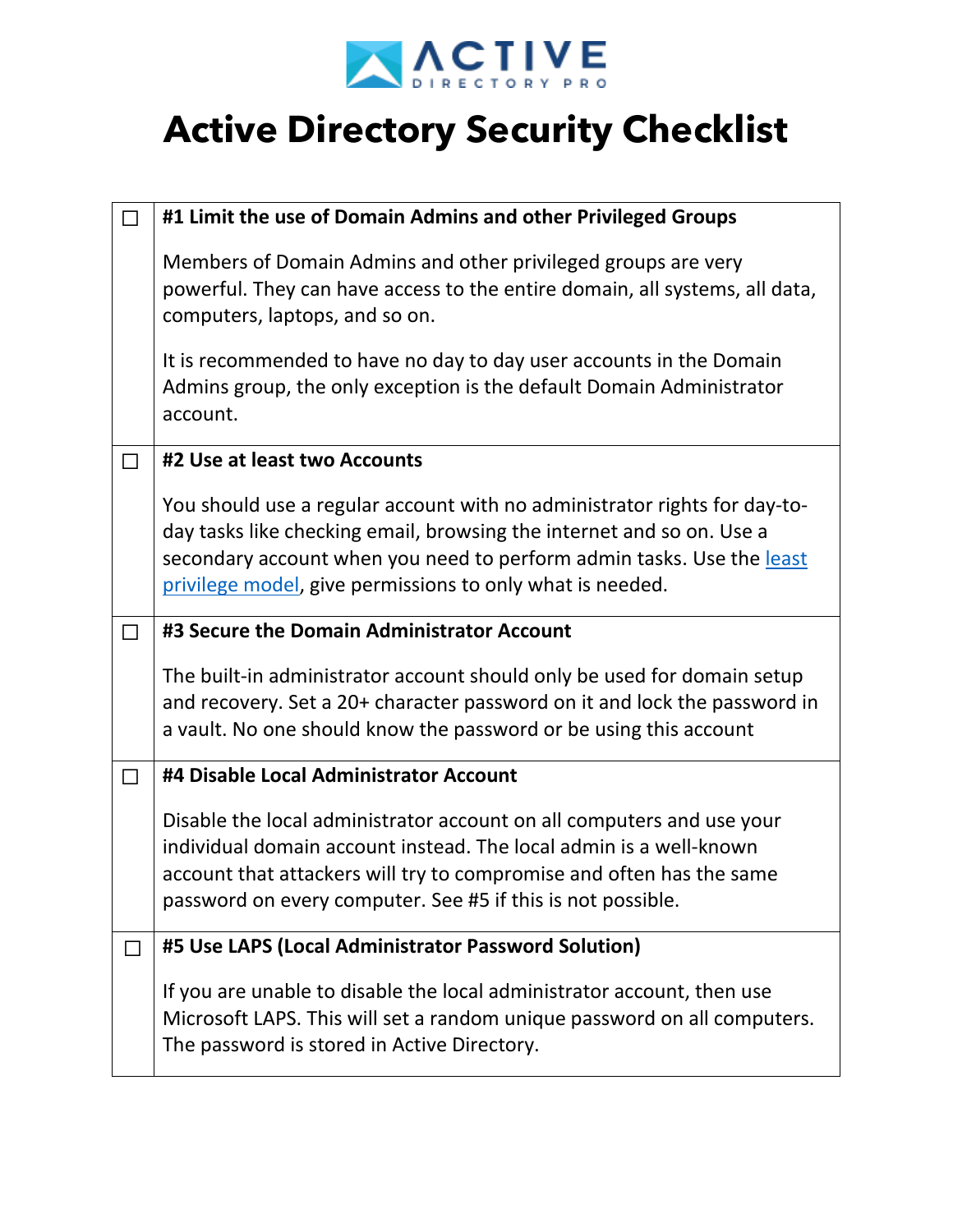

| П      | #6 Use a Secure Workstation for administrator tasks                                                                                                                                                                                                        |
|--------|------------------------------------------------------------------------------------------------------------------------------------------------------------------------------------------------------------------------------------------------------------|
|        | Use a dedicated secure workstation for performing administrative tasks.<br>The secure admin workstation should not have internet access or be used<br>for checking email. Login into this workstation with your admin account not<br>your regular account. |
| $\Box$ | #7 Enable Audit Policy Settings                                                                                                                                                                                                                            |
|        | Use group policy to set an audit policy on all computers. Malicious activity<br>often starts on end user devices, so it is important that auditing is enabled<br>on all computers.                                                                         |
| $\Box$ | #8 Monitor AD Events for Compromise                                                                                                                                                                                                                        |
|        | Monitor changes to privileged groups, spike in bad password attempts,<br>account lockouts, use of administrator accounts and other abnormal<br>behavior.                                                                                                   |
|        | <b>Recommended Tool: Security Event Log Manager</b>                                                                                                                                                                                                        |
| $\Box$ | #9 Use Long Passwords                                                                                                                                                                                                                                      |
|        | If your company policy allows it, set the minimum password length to 15<br>characters. This is often driven by various compliance requirements.                                                                                                            |
| $\Box$ | #10 Use Descriptive Security Groups                                                                                                                                                                                                                        |
|        | Avoid naming security groups with random or meaningless names. It is not<br>easy tracking down where or how groups are used and better naming<br>conventions can help. Example, N-Drive-HR-RW                                                              |
| $\Box$ | #11 Cleanup inactive user and computer accounts                                                                                                                                                                                                            |
|        | Have a process in place to find and disable stale/unused active directory<br>computer and user accounts.                                                                                                                                                   |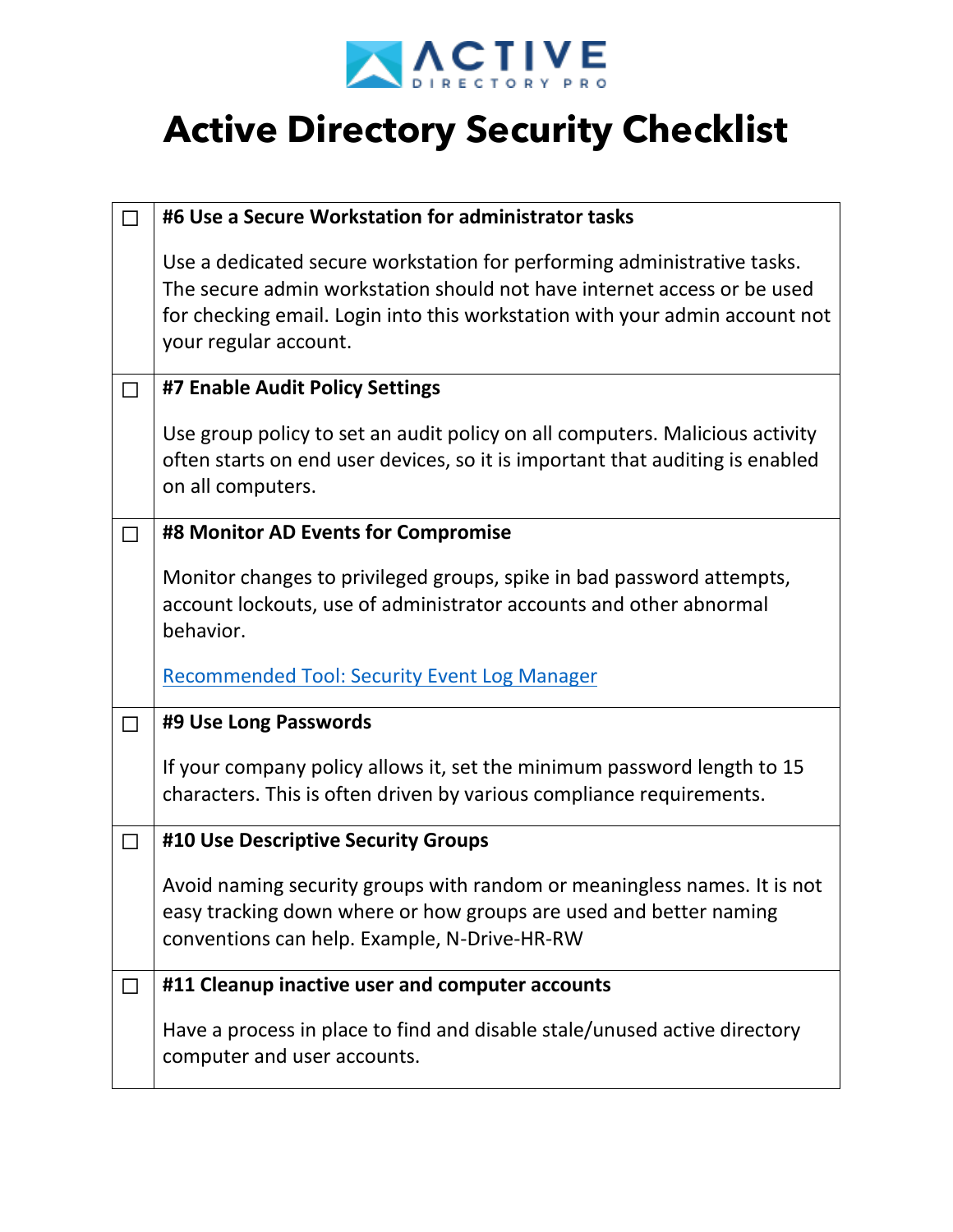

|        | Automate this task with the AD Cleanup Tool                                                                                                                                                                                                                           |
|--------|-----------------------------------------------------------------------------------------------------------------------------------------------------------------------------------------------------------------------------------------------------------------------|
|        | #12 Remove Users from the Local Administrator Group                                                                                                                                                                                                                   |
|        | Regular users should not have local administrator rights on computers. This<br>makes it easy for attackers to install malicious files and compromise a<br>network. Use PowerShell or a 3 <sup>rd</sup> party tool to inventory who has local<br>administrator rights. |
|        | How to Guide -> How to Remove Local Administrator rights with Group<br><b>Policy</b>                                                                                                                                                                                  |
|        | #13 Do not install additional software on domain controllers                                                                                                                                                                                                          |
|        | Domain controllers should have very limited software and roles installed on<br>them. More software you install the bigger the security risk. These are the<br>most important servers in your domain so keep them secure by limiting<br>what is running on them.       |
| $\Box$ | #14 Patch & Vulnerability Scanning                                                                                                                                                                                                                                    |
|        | Attackers are quick to exploit known vulnerability's, you need to<br>continuously scan and patch systems. Make sure you are patching 3 <sup>rd</sup> party<br>programs and upgrading or removing software that is no longer supported.                                |
| $\Box$ | #15 Use Secure DNS Services to block malicious traffic                                                                                                                                                                                                                |
|        | You can easily block malicious traffic by using a secure DNS service such as<br>QUAD9 or OpenDNS.                                                                                                                                                                     |
|        | #16 Run Supported Operating System                                                                                                                                                                                                                                    |
|        | Keep systems on the latest operating system will help to increase overall<br>security. Each new version of Windows includes new built-in security<br>features and enhancements.                                                                                       |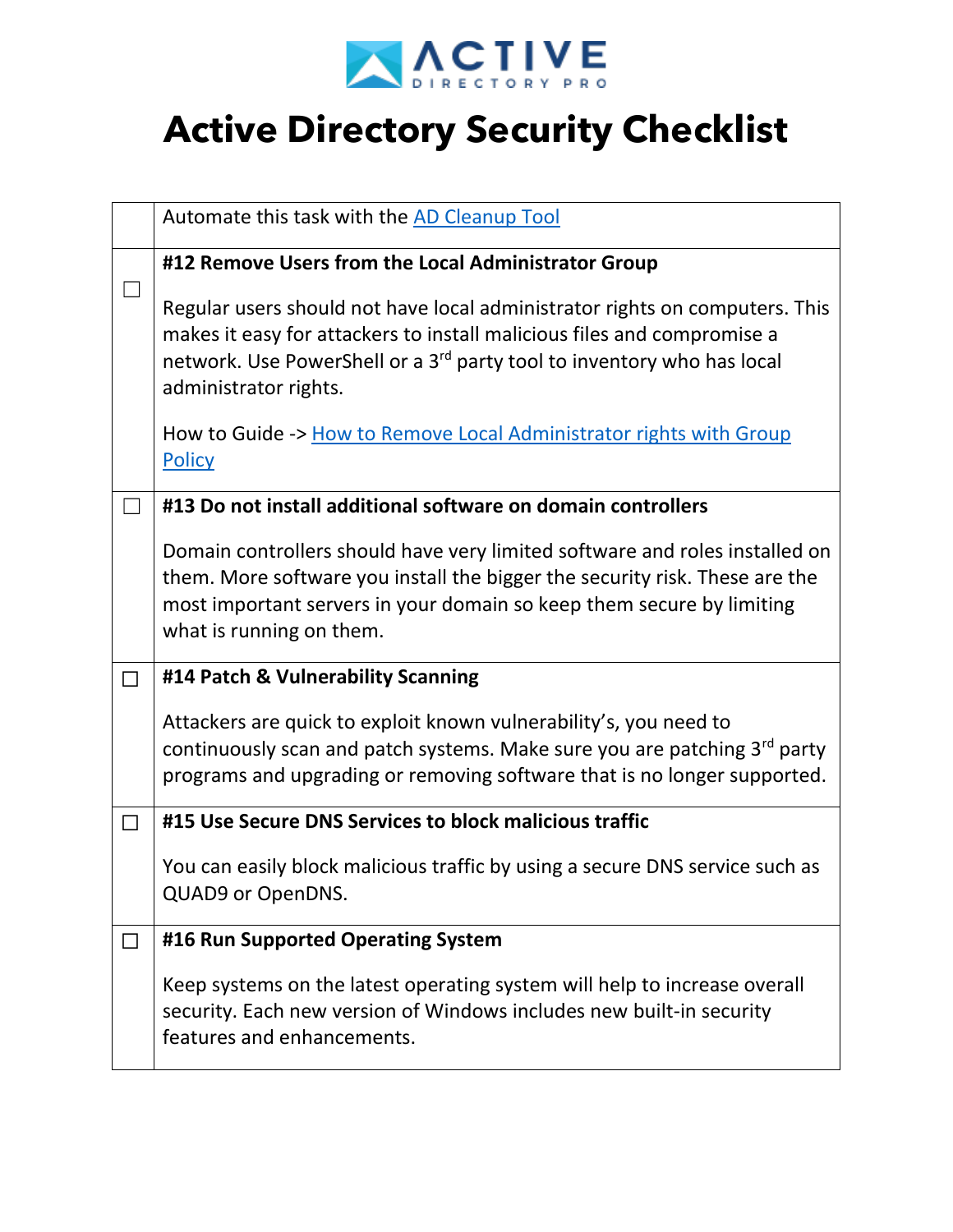

| П            | #17 Use Two Factor Authentication                                                                                                                                                                                                                                                                                                       |
|--------------|-----------------------------------------------------------------------------------------------------------------------------------------------------------------------------------------------------------------------------------------------------------------------------------------------------------------------------------------|
|              | It is easy for attackers to compromise accounts, which can allow remote<br>unauthorized access. Two factor authentication should be used for all<br>remote access.                                                                                                                                                                      |
| $\Box$       | #18 Monitor DHCP Logs                                                                                                                                                                                                                                                                                                                   |
|              | You need to know what is connecting to your network. A simple way to<br>check this is by looking at the DHCP logs, look for hostnames that you do<br>not recognize. If you have a naming convention it should be easy to identify<br>unauthorized devices.                                                                              |
| $\Box$       | #19 Monitor DNS Logs                                                                                                                                                                                                                                                                                                                    |
|              | DNS logs can be used to identify malicious DNS lookups. You will need to<br>enable the windows DNS debug logs; steps are provided in full post. DNS<br>logging is also provided on next gen firewalls. DNS lookups for random<br>domain names are a good sign of malicious traffic on your network.<br>Example, efdvessdtgsdg.3dfxo.com |
| $\Box$       | #20 Use ADFS & Azure Security                                                                                                                                                                                                                                                                                                           |
|              | Take advantage of the latest ADFS & Azure security features. Microsoft<br>continues to develop and provide security enhancements to both services.                                                                                                                                                                                      |
| $\mathsf{L}$ | #21 Use Office 365 Secure Score                                                                                                                                                                                                                                                                                                         |
|              | Secure score analyzes your office 365 tenant and provides a score based on<br>your settings. It provides a list of issues and recommended actions to fix.<br>May require a subscription.                                                                                                                                                |
|              | #22 Have a recovery plan                                                                                                                                                                                                                                                                                                                |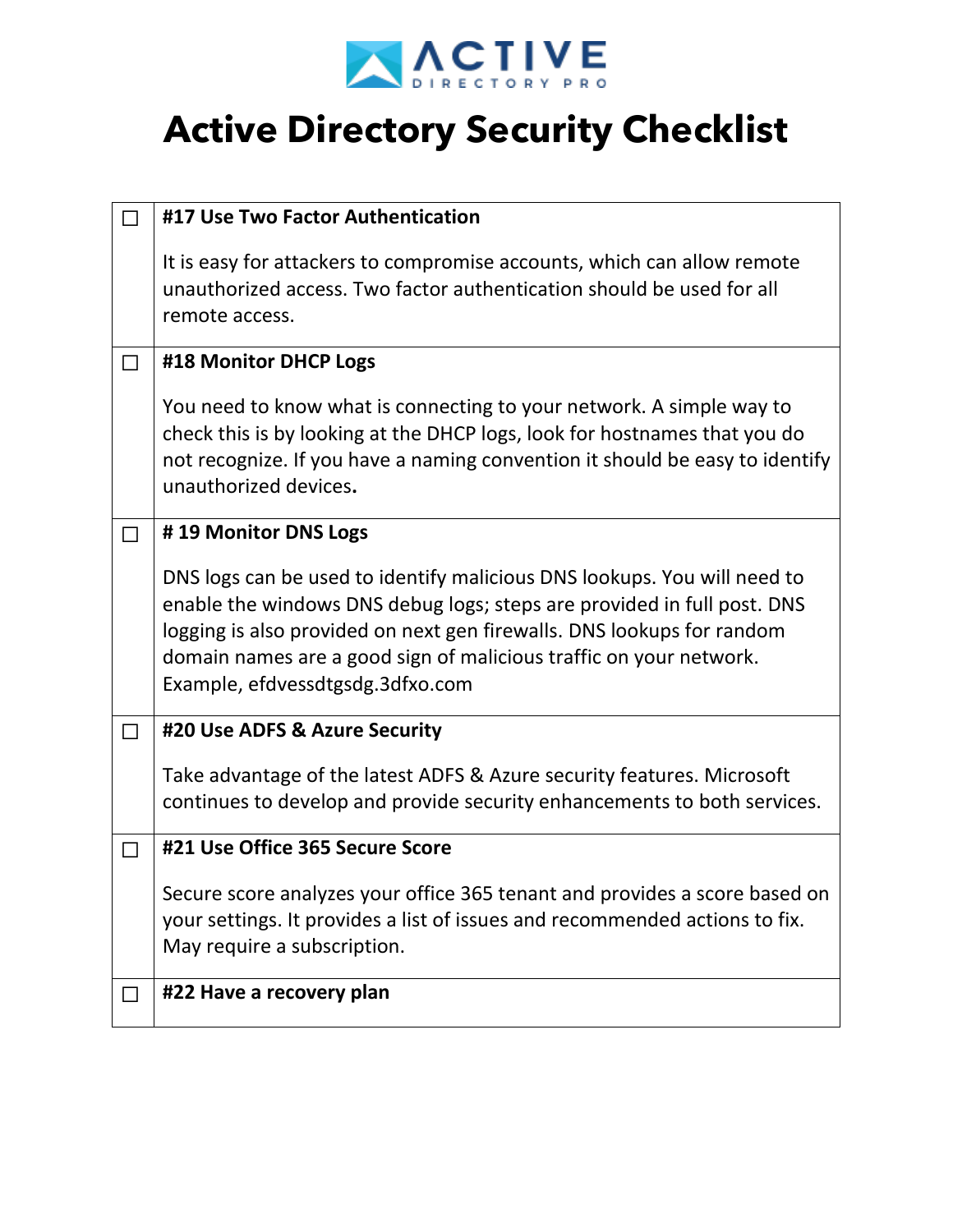

|        | Have a response plan on how to handle a cyber-attack. See the NIST                                                                                                                                                                                                                                                                       |
|--------|------------------------------------------------------------------------------------------------------------------------------------------------------------------------------------------------------------------------------------------------------------------------------------------------------------------------------------------|
|        | <b>Computer Security Incident Handling Guide for guidelines on incident</b>                                                                                                                                                                                                                                                              |
|        | handling.                                                                                                                                                                                                                                                                                                                                |
| $\Box$ | #23 Document Delegation to Active Directory                                                                                                                                                                                                                                                                                              |
|        | Delegation and AD permissions can easily get out of control. Document<br>these permissions or use PowerShell to create a report and review<br>regularly.                                                                                                                                                                                 |
|        | #24 Lock Down Service Accounts                                                                                                                                                                                                                                                                                                           |
|        | Service accounts are used to run executables, tasks, services,<br>authentication and so on. These accounts are often set with passwords<br>that never expire and are granted more permissions than needed. See full<br>post for a list of tips for locking down service accounts. A better option is to<br>use Managed service accounts. |
| П      | #25 Use Secure Baselines                                                                                                                                                                                                                                                                                                                 |
|        | Default installs are not secure, use secure benchmarks and baselines to<br>secure default settings. These settings can be deployed with group policy.<br>Microsoft Security Compliance Toolkit and CIS Secure Suite provide baseline<br>templates and tools.                                                                             |
| □      | #26 Enable Windows Firewall                                                                                                                                                                                                                                                                                                              |
|        | Use group policy to deploy and control the windows firewall on all<br>computers in your organization. The firewall can control<br>incoming/outgoing traffic to your systems.<br>Recommended reading -> 11 Windows Firewall Best Practices                                                                                                |
|        |                                                                                                                                                                                                                                                                                                                                          |
| $\Box$ | #27 Use application whitelisting                                                                                                                                                                                                                                                                                                         |